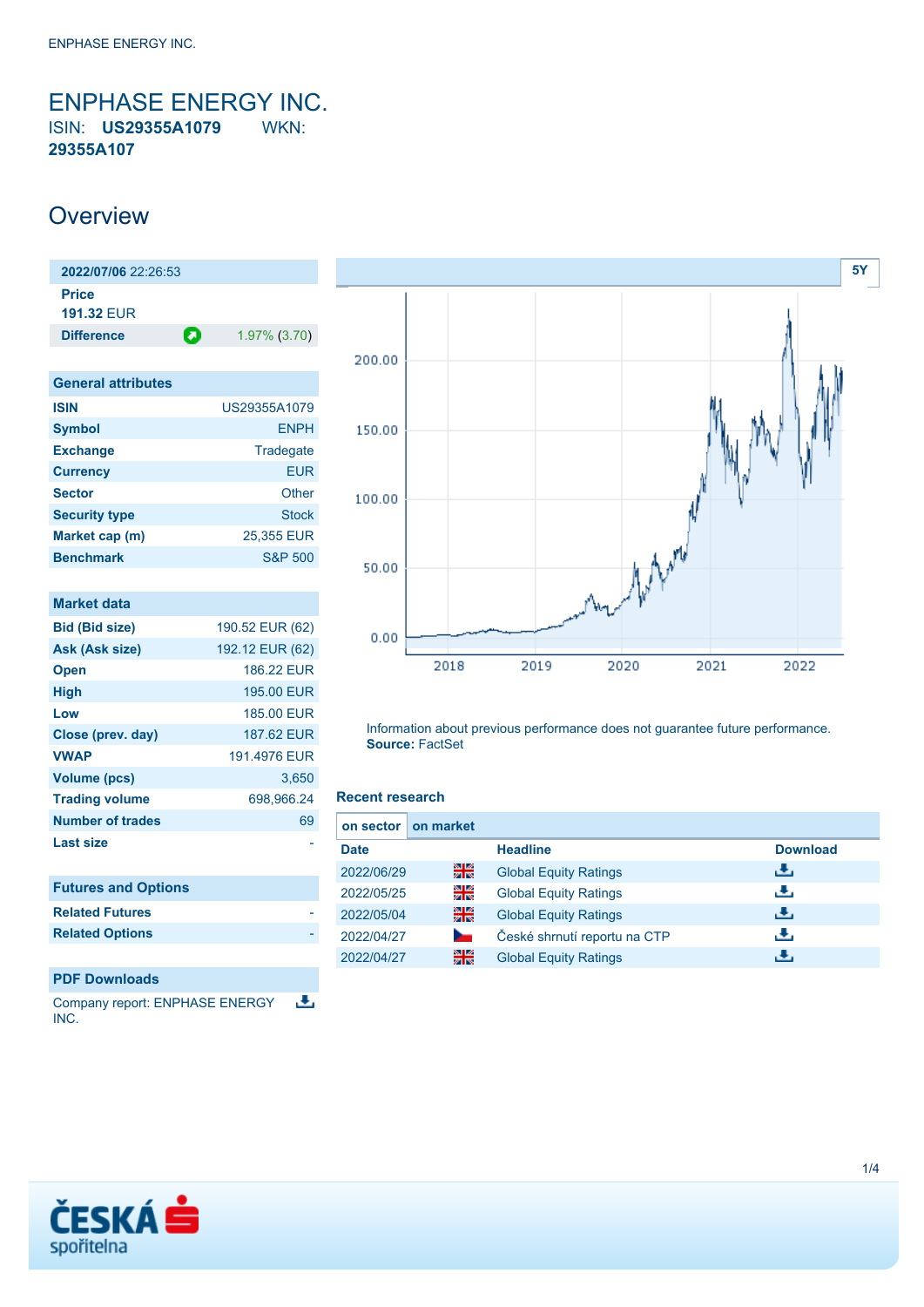## Details

**2022/07/06** 22:26:53

**Price 191.32** EUR

**Difference 1.97% (3.70)** 

| <b>General attributes</b> |                    |
|---------------------------|--------------------|
| <b>ISIN</b>               | US29355A1079       |
| <b>Symbol</b>             | <b>ENPH</b>        |
| <b>Exchange</b>           | Tradegate          |
| <b>Currency</b>           | <b>EUR</b>         |
| <b>Sector</b>             | Other              |
| <b>Security type</b>      | <b>Stock</b>       |
| Market cap (m)            | 25,355 EUR         |
| <b>Benchmark</b>          | <b>S&amp;P 500</b> |

### **Market data**

| <b>Bid (Bid size)</b>   | 190.52 EUR (62) |
|-------------------------|-----------------|
| Ask (Ask size)          | 192.12 EUR (62) |
| <b>Open</b>             | 186.22 FUR      |
| <b>High</b>             | 195.00 EUR      |
| Low                     | 185.00 EUR      |
| Close (prev. day)       | 187.62 EUR      |
| <b>VWAP</b>             | 191 4976 FUR    |
| <b>Volume (pcs)</b>     | 3.650           |
| <b>Trading volume</b>   | 698.966.24      |
| <b>Number of trades</b> | 69              |
| Last size               |                 |

| <b>Performance and Risk</b> |                 |          |            |  |
|-----------------------------|-----------------|----------|------------|--|
|                             | 6 <sub>m</sub>  | 1Y       | <b>3Y</b>  |  |
| Perf $(\%)$                 | +43.42% +20.55% |          | $+999.15%$ |  |
| Perf (abs.)                 | $+58.26$        | $+32.80$ | $+174.93$  |  |
| <b>Beta</b>                 | 1.93            | 1.86     | 1.62       |  |
| <b>Volatility</b>           | 79.40           | 70.50    | 83.90      |  |



Information about previous performance does not guarantee future performance. **Source:** FactSet

| <b>Price data</b>                             |                         |
|-----------------------------------------------|-------------------------|
| Ø price 5 days $\vert$ Ø volume 5 days (pcs.) | 188.36 EUR (2,023)      |
| Ø price 30 days   Ø volume 30 days (pcs.)     | 182.34 EUR (2,805)      |
| Ø price 100 days   Ø volume 100 days (pcs.)   | 165.02 EUR (4,453)      |
| Ø price 250 days   Ø volume 250 days (pcs.)   | 160.36 EUR (3,809)      |
| <b>YTD High   date</b>                        | 201.00 EUR (2022/06/08) |
| <b>YTD Low   date</b>                         | 100.34 EUR (2022/01/24) |
| 52 Weeks High   date                          | 250.05 EUR (2021/11/22) |
| 52 Weeks Low   date                           | 100.34 EUR (2022/01/24) |

### **All listings for ENPHASE ENERGY INC.**

| Exchange $\Box$     | <b>Date</b>    | <b>Time Price</b> |                                  | <b>Trading volume</b><br>(mio.) | <b>Number of</b><br>trades |
|---------------------|----------------|-------------------|----------------------------------|---------------------------------|----------------------------|
| Tradegate           | 2022/07/<br>06 |                   | 22:26 191.32 EUR 0.70            |                                 | 69                         |
| Stuttgart           | 2022/07/<br>06 |                   | 19:57 190.80 EUR 0.01            |                                 | 7                          |
| <b>Nasdag</b>       | 06             |                   | 2022/07/ 22:00 194.93 USD 319.58 |                                 | 36,561                     |
| <b>Munich</b>       | 2022/07/<br>06 |                   | 08:01 186.40 EUR 0.00            |                                 |                            |
| <b>London Stock</b> | 2022/06/       |                   | 17:50 208.53 USD 0.00            |                                 |                            |

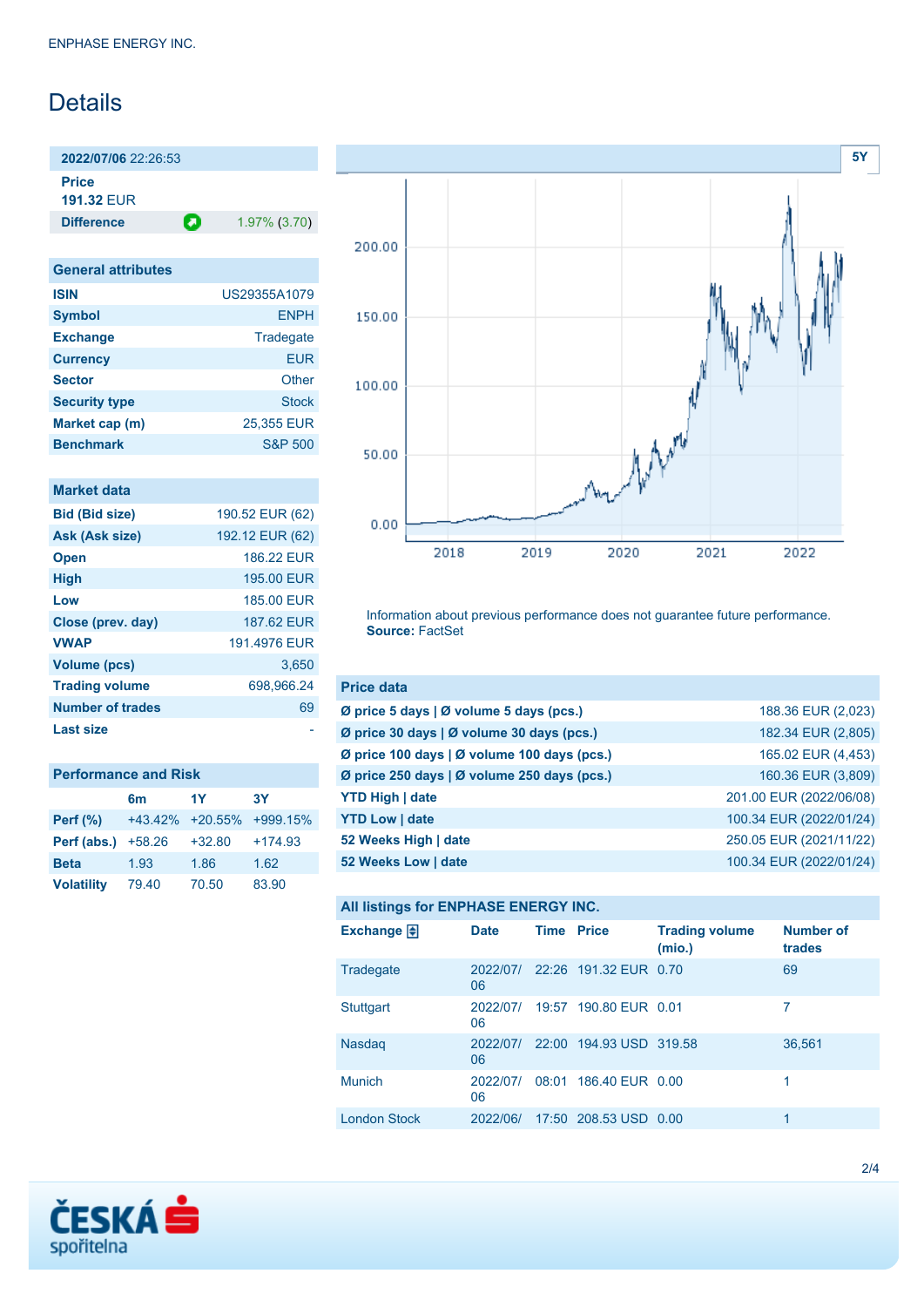| Exchange           | 27             |                                |   |
|--------------------|----------------|--------------------------------|---|
| Hanover            | 2022/07/<br>06 | 08:01 185.78 EUR 0.00          |   |
| Frankfurt          | 2022/07/<br>06 | 18:38 189.80 EUR 0.10          | 4 |
| <b>Duesseldorf</b> | 06             | 2022/07/ 19:31 189.78 EUR 0.00 | 8 |
| <b>Berlin</b>      | 2022/07/<br>06 | 08:01 186.36 EUR 0.00          |   |